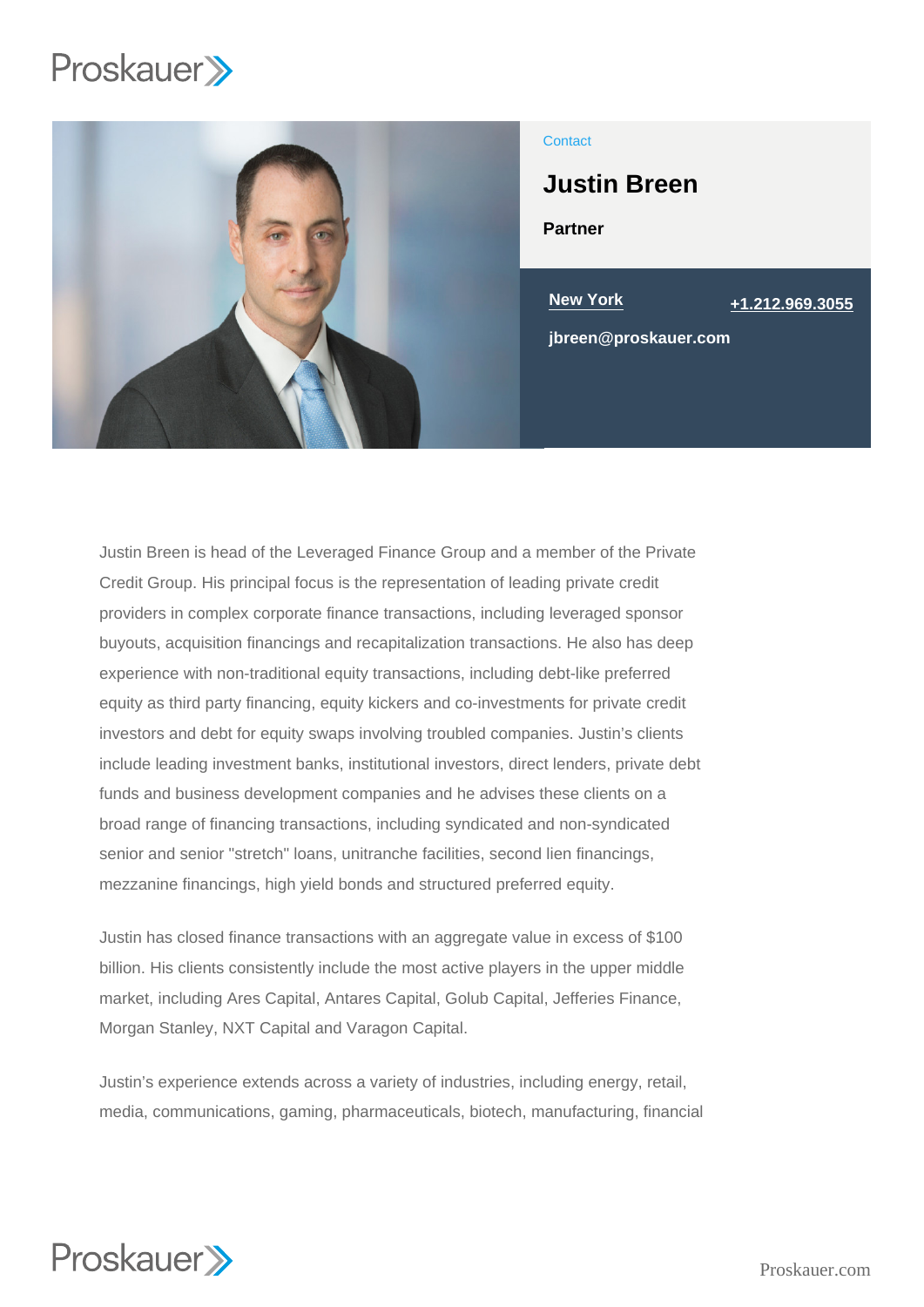services, insurance, technology, healthcare, security and food services.

## **Matters**

# **Justin's representative transactions and practice include:**

- Representation of the initial purchasers in high yield bond offerings by Acadia Healthcare Company Inc., Amsted Industries Incorporated, Baker & Taylor Acquisition Corp, Carolina Beverage Group LLC, CompuCom Systems, Inc., Cornerstone Chemical Company, CNO Financial Corp., DirecTV, DynCorp International, Inc., Harmony Foods Corporation, Interface Security Systems, Inc., Kimball Hill Inc., North Atlantic Trading Company, Inc., Nutro Products, Inc., Quintiles Transnational Holdings, Inc., Soho House Bond Ltd, SquareTwo Financial Corporation, Susser Holdings LLC, Toys R Us Delaware Inc., Vanguard Health Systems Inc. and United Surgical Partners International, Inc.
- Representation of the administrative agent and lenders in bank financings by Anthony, Inc., Charlotte Russe, Inc., Consolidated Precision Products, Inc., Grocery Outlets, Inc., JHP Pharmaceuticals, LLC, Kraft Foods Inc., Medassets, Inc., Merge Healthcare Incorporated, Nixon Inc., Noranco, Inc., Passport Health Communications, Inc., Penn National Gaming, Inc., PetroChoice Holdings, LLC, RegionalCare, Inc., Sbarro Inc., Service King Paint & Body, LLC, Service Repair Solutions, Inc., Strategic Partners, Inc., Toys "R" Us-Delaware, Inc., Universal Services of America, L.P. and WorldStrides, Inc.
- Representation of the underwriters in investment grade bond offerings by DirecTV, The NASDAQ OMX Group, Inc. and the Xerox Corporation.
- Representation of public companies, private equity and hedge fund clients in a broad range of transactional and general corporate matters.

**Practices**

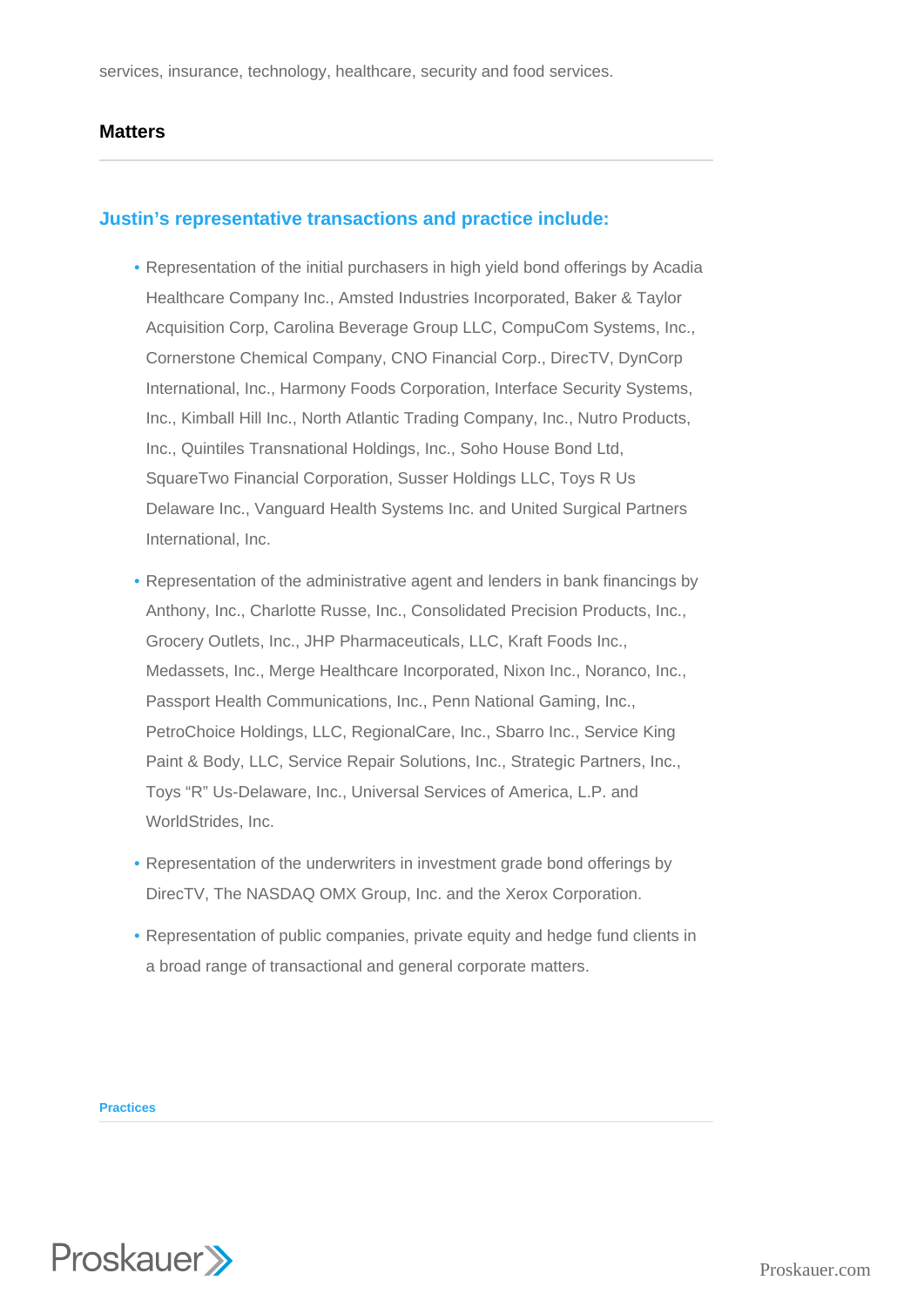Capital Markets, Health Care Regulatory Compliance, Structured Capital, Business Development Companies, Private Credit, Finance

#### **Industries**

Asset Management, Private Equity

#### **Education**

Villanova University School of Law, J.D.

cum laude

University of Vermont, B.A.

**Admissions & Qualifications**

New York

**Memberships**

New York State Bar Association New York City Bar

### **Awards & Recognition**

Chambers Global: USA: Banking & Finance 2022 Chambers USA: Banking & Finance 2021-2022 Chambers USA: Capital Markets: Debt & Equity 2013-2014 The Legal 500 United States: Capital Markets: Global Offerings: Advice to Underwriters 2017 The Legal 500 United States: Capital Markets: High Yield Debt Offerings: Advice to Underwriters 2017 The Legal 500 United States: Capital Markets: High Yield Debt Offerings: Advice to Issuers 2017-2019 The Legal 500 United States: Finance: Bank Lending 2012, 2014-2016, 2018 The Legal 500 United States: Capital Markets: High-Yield Debt Offerings: Advice to Managers 2011-2014 The Legal 500 United States: Capital Markets: Global Offerings: Advice to Corporates 2012-2013 The Legal 500 United States: Capital Markets: Debt Offerings 2012-2013 The Legal 500 United States: Commercial Lending: Advice to Borrowers 2019-2021 The Legal 500 United States: Commercial Lending: Advice to Lenders 2020-2022